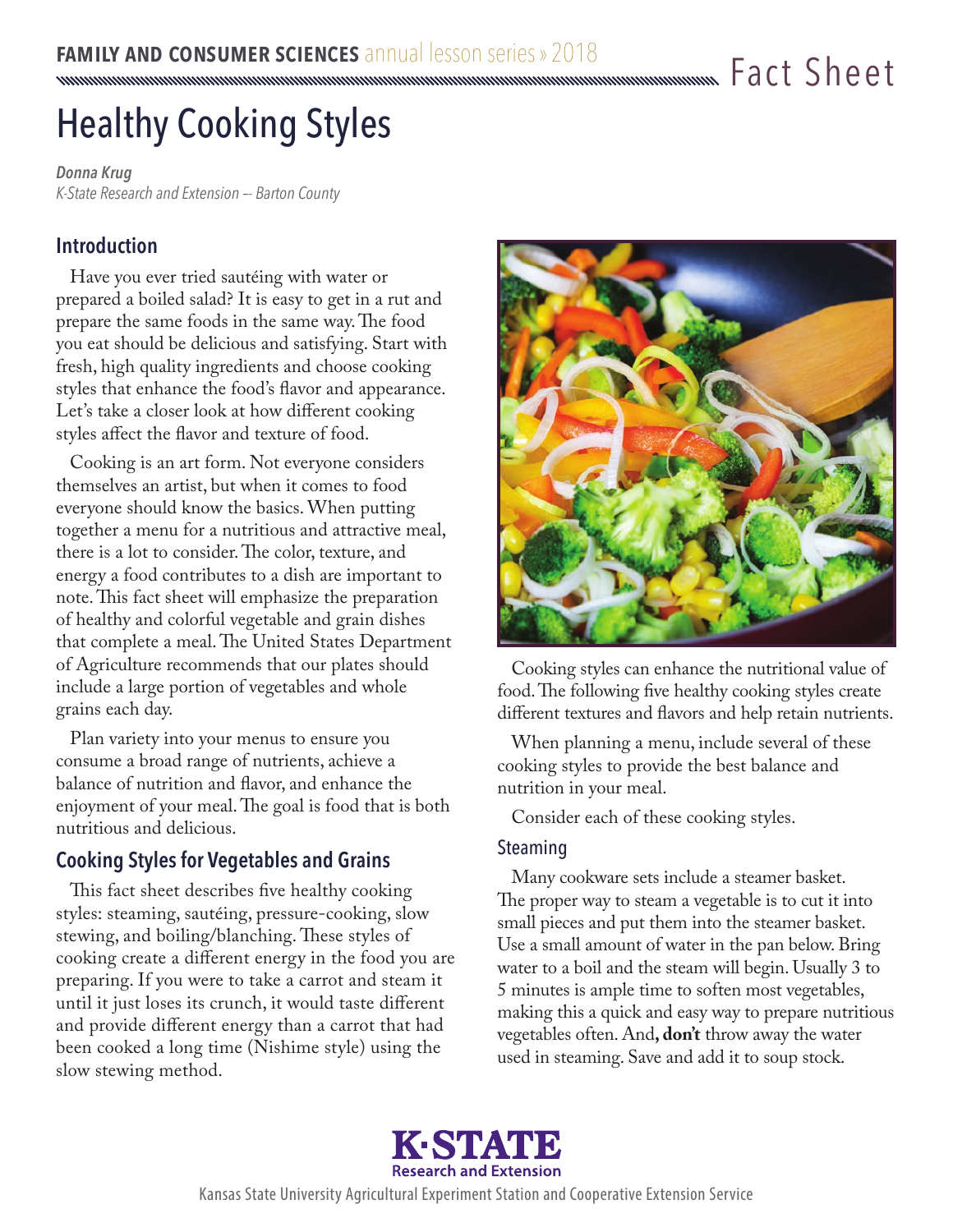#### *Healthy Cooking Styles*

#### Sautéing

The word sauté means to "jump" or "skip." This popular cooking method can be done using oil, or if you want to eliminate fat in the dish, water may be used. For best results, avoid crowding too much food into the pan. The food should be cut into small, uniform pieces to ensure even cooking. It can be stirred constantly or allowed to brown on one side and then turned. Sautéing in oil requires higher heat. Pay close attention when using oil because it is important not to overcook when sautéing.

#### Pressure cooking

Pressure cooking is popular again now that pressure cookers have been redesigned for both ease of use and safety. Stove-top as well as electric pressure cookers are available and easy to use. Foods such as dried beans, soups, and stews are good candidates for the pressure cooker — they will cook quickly and retain their flavor. In general, when adapting recipes for use with a pressure cooker, you should use less liquid since there is no evaporation.

Pressure cooking drives heat into the center of the food you are cooking. Grains are often cooked successfully using this method. Grain that has been pressure-cooked often tastes sweeter and may be the most strengthening food you can consume.

#### Slow stewing (Nishime)

Cooking food longer results in a different taste and texture. Nishime is a Japanese style of "waterless cooking" that brings out the natural sweet taste in many root vegetables. The steam generated in this method of cooking allows the veggies to cook in their own juices, requiring only a little added water. A light seasoning toward the end of cooking brings out their full-bodied flavor and natural sweetness. Vegetables cooked in this manner are very soft and juicy.

Nishime-style stew is generally made up of sweet root vegetables cut into large irregular pieces and cooked in a tiny bit of water. A small piece (1 inch square) of kombu (a sea vegetable) placed in the bottom of the pot brings out the sweetness of the veggies, naturally tenderizes them by virtue of its glutamic acid, and lightly mineralizes the dish. Kombu is available in some larger grocery stores or in natural foods markets.

See the recipe section for ideas on different vegetable combinations that make Nishime-style cooking so tasty.

#### Boiling or blanching

Blanching, also known as parboiling, is cooking food briefly in hot water. This technique is typically used to partially cook a food that will be fully cooked using another method. It is often used to prepare fresh vegetables for freezing, because blanching deactivates enzymes that would cause continued ripening and helps the vegetables retain their shape and color.

Bright colors of vegetables are maintained when blanched or boiled. The natural sweetness and flavor in foods is brought out in this form of cooking. As in steaming, you can add the cooking water to soup stock.

## **Meal Planning to Add More Plants on the Plate**

Plan every meal to include cooked whole grains and vegetable dishes. Be flexible and mindful of what foods are available locally and in season. Cooking styles vary with the season to accommodate the changing weather. The K-State Research and Extension Fact Sheet *Simple Seasonal Meals* (MF3217) explains the benefits of eating in season: food that tastes good, is good for you, and is often more reasonably priced than out-of-season produce.

A key to creating beautiful, properly cooked dishes is to pay attention to the cutting styles for various vegetables. Irregular chunks cook more slowly than thin matchsticks. A sharp knife is an important kitchen tool as you experiment with cutting various shapes.

Use the variety of cooking styles and a wide array of vegetables to ensure you get all the spectrum of vitamins, minerals, fiber, and carbohydrates that your food can provide. The way foods are cooked dramatically alters their taste, nutritional value, and the way you feel after you eat. Always remember, cooking delicious and satisfying food is the most important goal.

#### **Recipes**

With this information in mind, how will you respond to the question, "What new cooking style am I going to try?" Let's take a closer look at the five styles highlighted earlier and share directions and recipes for each one.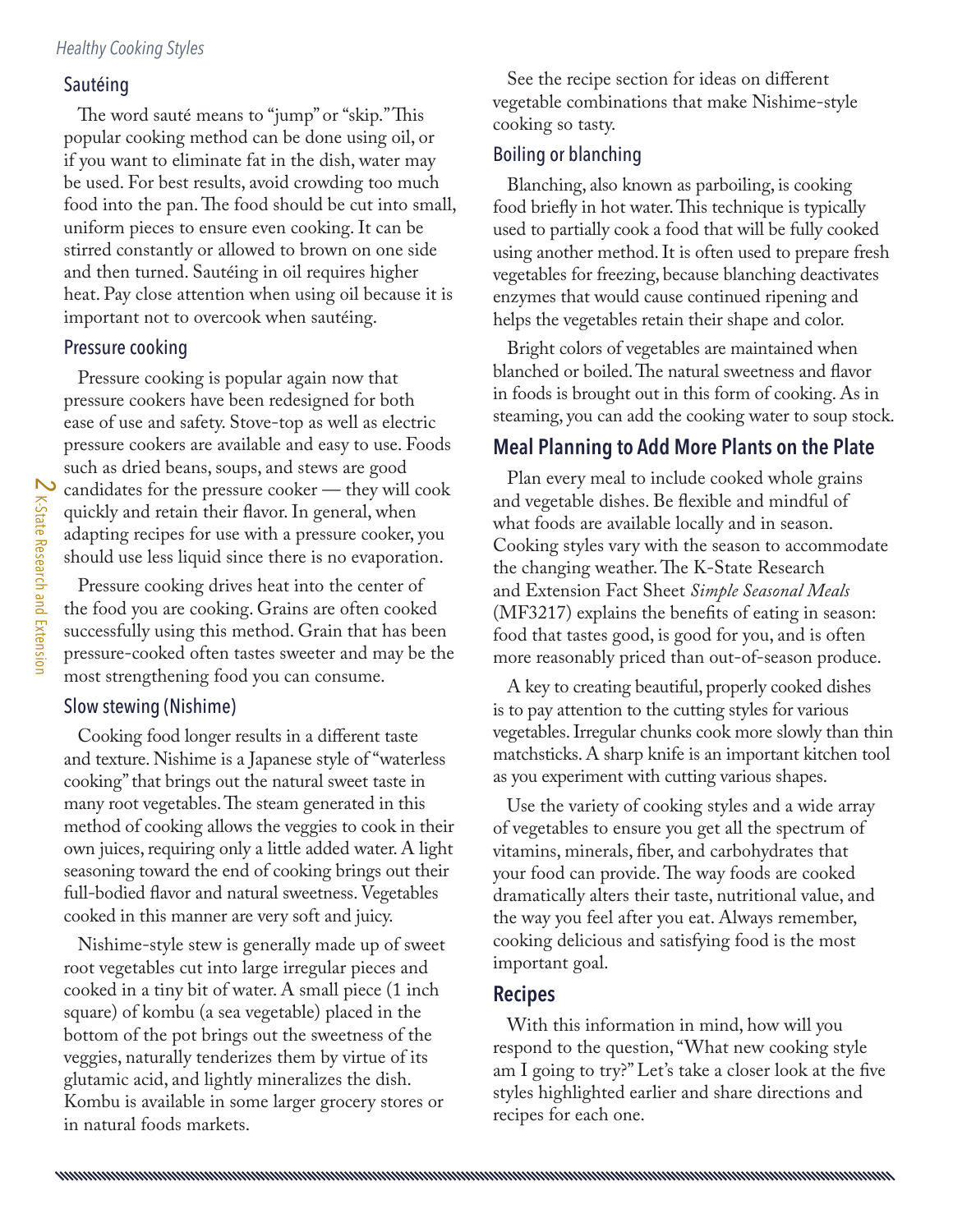## Steaming

Remember steaming vegetables is a quick and easy method to complete a healthy meal. Choose vegetables that are available locally and in season, when possible. Suggestions include Chinese cabbage, bok choy, chard, kale, or cabbage cut into thin strips. One large carrot, cut into thin strips, and 4 radishes, halved, may be added to the steamer basket and steamed over boiling water for about 2 minutes. Place on a serving dish, sprinkle with soy sauce, and eat immediately.

## Sautéing: Sauteed Kale and Onion

1 tablespoon sesame oil

1 large onion, cut in fine crescents

10 kale leaves, stems removed

3 tablespoons water

½ to 1 teaspoon shoyu or low-sodium soy sauce

Brush skillet with oil. Saute onion until pieces are translucent. Thoroughly wash kale leaves and then cut the leaves, first in half lengthwise, then lay several leaves on top of each other and cut finely on the diagonal. Add to onions with water. Saute over medium heat 4 to 5 minutes.

Add shoyu or soy sauce and sauté 1 to 2 more minutes. Turn off heat and cover skillet until ready to serve.

# Pressure Cooking: Pressure-cooked Brown Rice

Soak 2 cups of non-instant brown rice for 8 hours or overnight at room temperature. Pour off the soaking water and place rice in the pressure cooker. Add three cups of water and bring to a boil over medium heat. Add 2 pinches of sea salt and place lid on pressure cooker, making sure the lid seals. Once the pressure valve pops up, you may reduce the heat to low and set the timer for 45 minutes. Remove from heat and allow pressure to reduce naturally. Stir rice well and transfer to a serving bowl.

# Slow Stewing/Nishime-Style Cooking: Nishime-style Vegetables

To begin a Nishime-style dish, place a 1-inch piece of kombu (a seaweed) in the bottom of a heavy pan. If you choose not to use kombu, you may substitute a generous pinch of sea salt. Add the following vegetables, layered or placed in individual sections: 1 onion cut into thick wedges, 1 cup cubed winter squash, and 1 carrot, cut into large chunks. Add a small amount of water and a tight-fitting lid to hold in the moisture produced by the slowly steaming vegetables. Bring to a boil over medium heat; reduce heat to low, cover, and cook until vegetables are just tender, about 25 minutes. Season vegetables lightly with soy sauce and simmer 10 minutes more, until all liquid has been absorbed into the vegetables. If water evaporates too quickly during cooking, add a little more and reduce the heat; it is cooking too quickly. Transfer to a bowl and serve.

Variations on other tasty Nishime combinations include:

- Onion, Brussels sprouts, and carrot
- Leek, parsnip, and turnip
- Onion, squash, and green cabbage wedges

# Boiling or Blanching: Boiled Salad

Boiled salads are light, tasty salads of assorted blanched greens and other vegetables. They are mineral-rich and very lightly cooked to retain taste, texture, color, and nutrients. The cooking water may be saved to be used for soup stock. It works best to cut vegetables in small pieces so they cook quickly and result in a light salad. Consider using different shapes, such as rounds, cubes, matchsticks, ribbons, or small wedges.

Cook each vegetable separately to retain flavor and color. Strong flavored or brightly colored vegetables should be cooked last so they do not overwhelm the other vegetables.

Bring a pot of water to a boil over high heat. Add the first vegetable to a wire strainer and immerse in the boiling water. After 2 to 3 minutes,